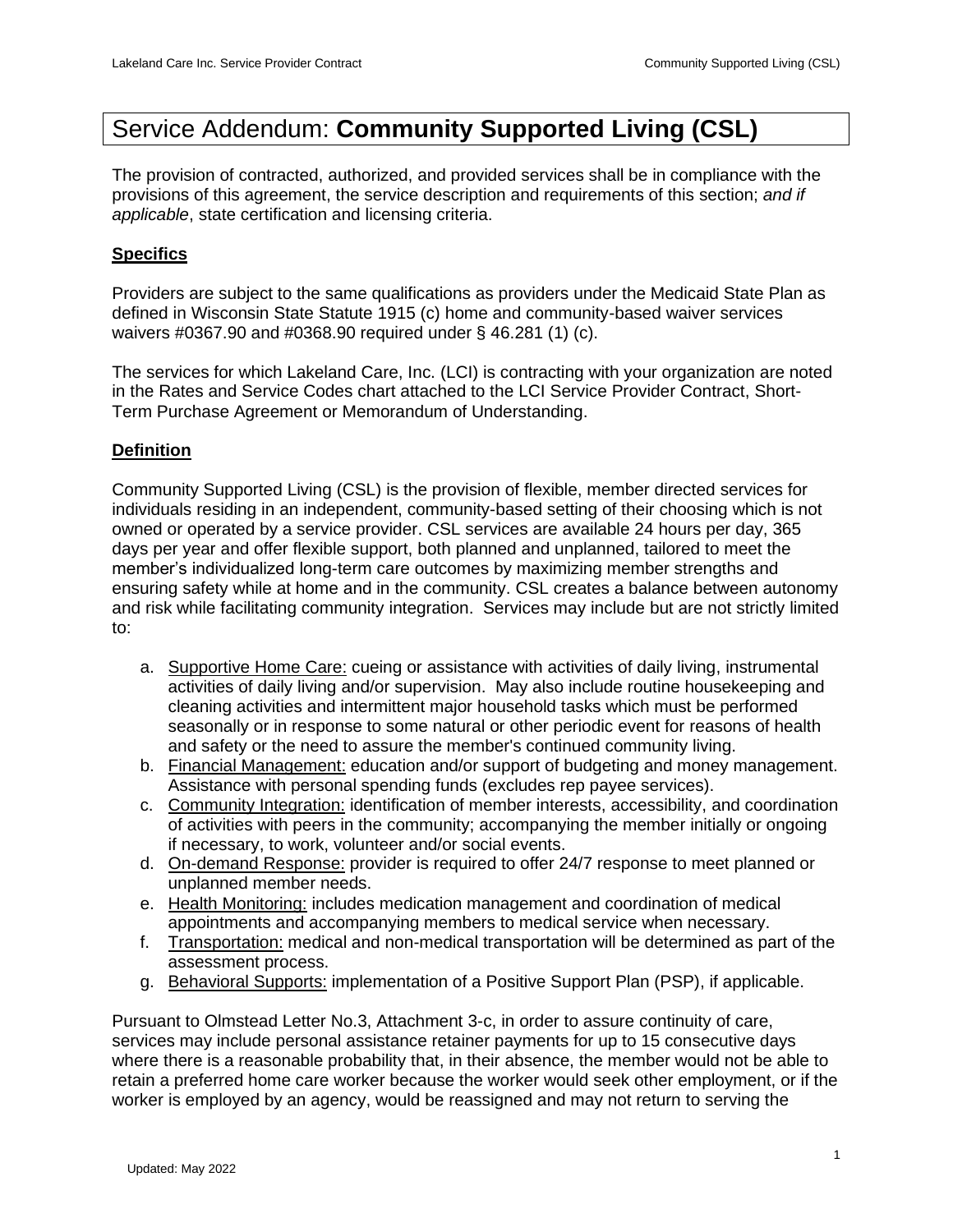member. Retainer payments may be made under the following medically-related and nonmedically related circumstances as applicable to the member:

- Medically-Related:
	- o Hospitalization;
	- o Nursing home or ICF-I/ID admission;
	- $\circ$  Receipt of medical or rehabilitative care entailing at least an overnight absence; or
	- o Participation in a therapeutic rehabilitative program as defined in DHS 101.03(175).

There is no yearly limit on the number of medically-related episodes for which retainer payments may be made.

- Non-Medically Related:
	- $\circ$  Planned vacation entailing at least an overnight absence and unaccompanied by the worker;
	- $\circ$  Visit to relatives or friends unaccompanied by the worker and entailing at least an overnight absence;
	- $\circ$  Obtaining education, employment, or job, habilitative or self-advocacy training unaccompanied by the worker and entailing at least an overnight absence; or
	- o Recreational activities unaccompanied by the worker entailing at least an overnight absence.

Retainer payments may be made for no more than four (4) non-medically related episodes in a calendar year. LCI will determine the amount of the per diem retainer payment, which shall be sufficient to accomplish the purpose of providing a reasonable probability of retaining the worker for the member. All workers must comply with the Training and Documentation Standards for Supportive Home Care and In-Home Respite Care.

#### **Standards, Training, and Competency**

Providers of services shall meet the standards of this agreement; and if applicable, agrees to retain licensing in good standing during contract period.

Provider shall ensure that staff providing care to members is adequately trained and proficient in both the skills they are providing and in the needs of the member(s) receiving the services. Provider shall ensure competency of individual employees performing services to the LCI members. Competency shall include assurance of the general skills and abilities necessary to perform assigned tasks.

Training of staff providing services shall include:

- 1. Provider agency recording and reporting requirements for documentation, critical incident reporting, and other information and procedures necessary for the staff to ensure the health and safety of member(s) receiving supports
- 2. Training on the needs of the target group for the member(s) served under this agreement
- 3. Training on the provision of the services being provided
- 4. Training on the needs, strengths, and preferences of the individual(s) being served
- 5. Training on rights and confidentiality of individual(s) supported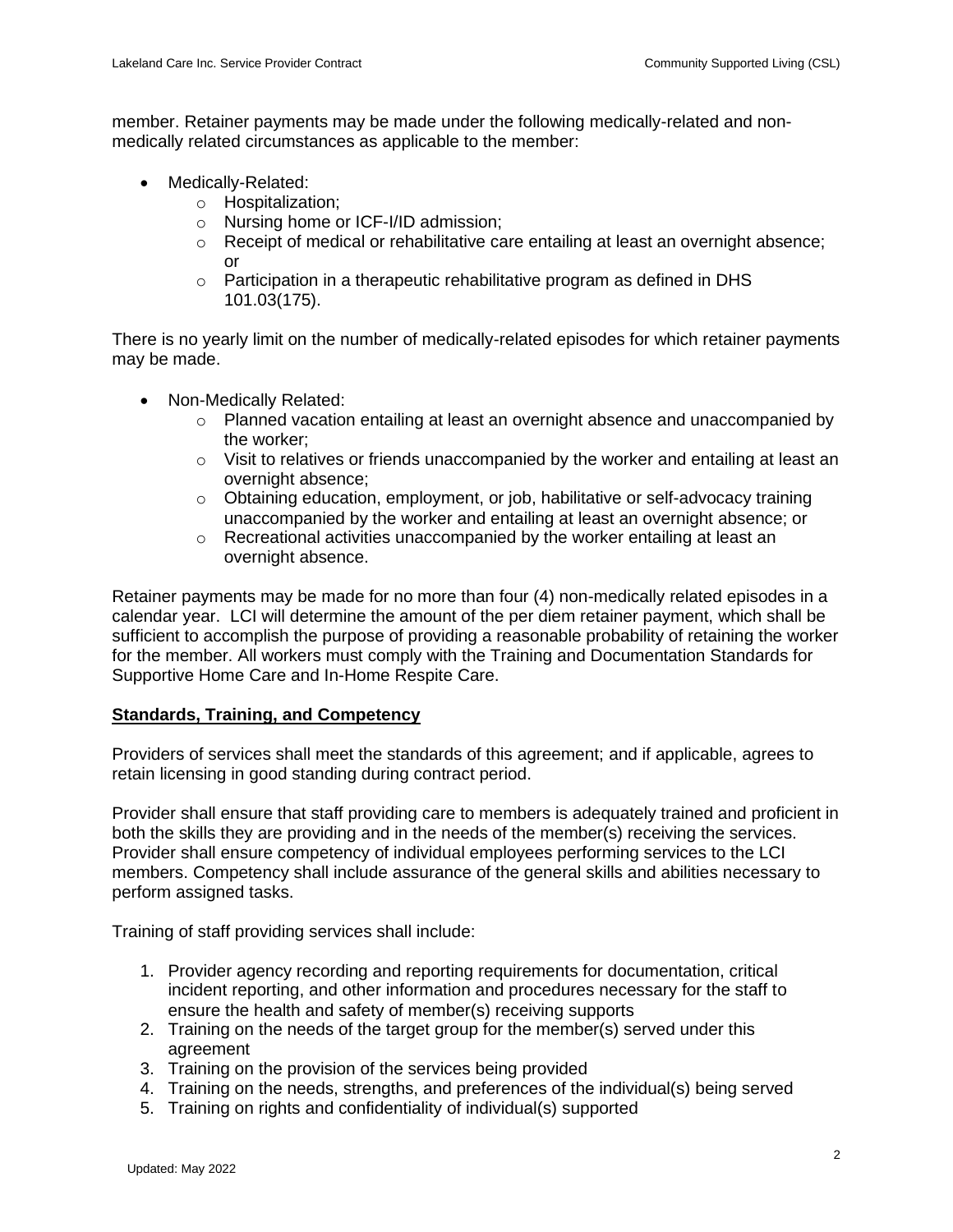- 6. Information and provider procedure for adherence to the LCI policies below:
	- a. Incident Management System
	- b. Restraint and Seclusion Policy and Procedure
	- c. Communication Expectations
	- d. Unplanned use of Restrictive Measure
	- e. Confidentiality

Provider shall ensure staff providing care will complete all required Training and Documentation Standards for Supportive Home Care set forth by the Department of Health Services, October 2016 found here:

#### <https://www.dhs.wisconsin.gov/publications/p01602.pdf>

Provider shall attest to the completion of this training and, upon request, provide LCI an attestation letter signed and dated by an authorized signer on behalf of the provider. Provider is solely responsible for maintaining any and all required documentation. These training requirements include the following:

## **Personal Assistance Services: Worker Training Standards**

Workers who provide personal assistance services, or personal assistance and household services related to the care of the person, such as food purchasing and preparation, laundry, and cleaning of areas of the home necessary to provide personal assistance, must receive training on the following subjects:

A. Policies, Procedures, and Expectations for workers, including HIPAA (Health Insurance Portability and Accountability Act) compliance and other confidentiality requirements; ethical standards, including respecting personal property; safely providing services to members; and procedures to follow when unable to keep an appointment, including communicating the absence and initiating backup services.

B. Billing and Payment Processes and Relevant Contact Information, including recordkeeping and reporting; and contact information, including the name and telephone number of the primary contact person at the SHC agency, or the SDS member or representative, and the fiscal/employer agent.

C. Recognition of, and response to, an emergency, including protocols for contacting local emergency response systems; prompt notification of the SHC agency or the member's SDS employer fiscal agent; and notification of the contacts provided by the SDS member and LCI's IDT.

D. Member-Specific Information, including individual needs, functional capacities, relevant medical conditions, strengths, abilities, member preferences in the provision of assistance, SHC-related outcomes, and LCI's care manager contact information. The member/representative may provide this training component, in whole or in part.

E. General Target Population. Information that is applicable to the members the worker will serve. (This applies primarily to SHC agency-based services or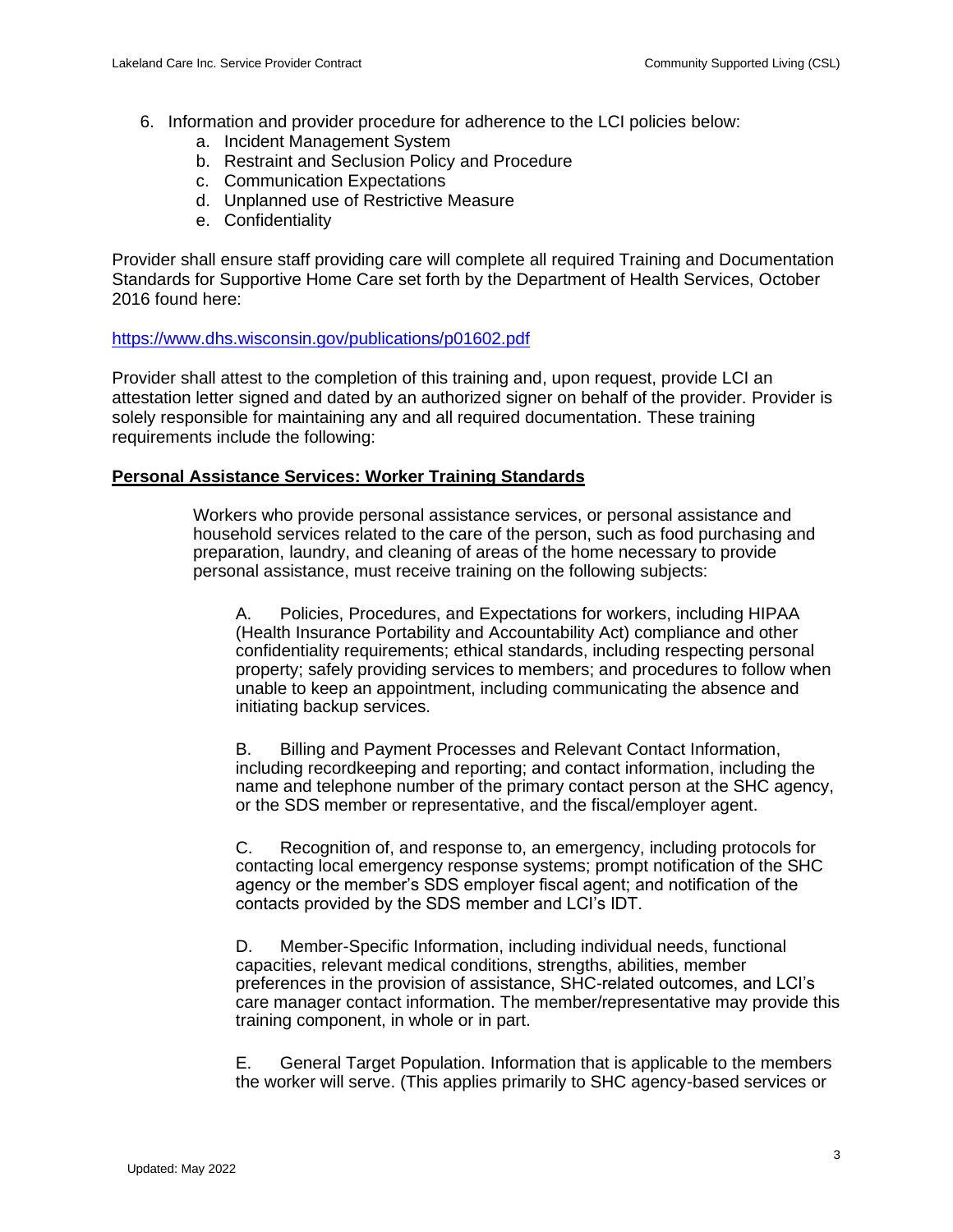where a worker will serve multiple SDS members with the same or similar conditions.)

F. Providing Quality Homemaking and Household Services, including understanding good nutrition, special diets, and meal planning and/or preparation; understanding and maintaining a clean, safe, and healthy home environment; and respecting member preferences in housekeeping. (This applies where a worker will be providing housekeeping services in addition to personal assistance. The training may focus on the particular housekeeping services the worker will provide.)

G. Working Effectively with Members, including appropriate interpersonal skills; understanding and respecting member direction, individuality, independence, and rights; procedures for handling conflict and complaints; and cultural differences and family relationships. This component should include training on behavioral support needs, if applicable.

#### **Household/Chore Services: Worker Training Standards**

Workers who perform only household chores relating primarily to the care and/or upkeep of the interior or exterior of the member's residence shall receive training commensurate with the scope of their duties as follows:

A. Policies, Procedures, and Expectations for workers, including HIPAA compliance and other confidentiality requirements; ethical standards, including respecting personal property; safely providing services to members; and procedures to follow when unable to keep an appointment, including communicating the absence and initiating backup services.

B. Billing and Payment Processes and Relevant Contact Information, including recordkeeping and reporting; and contact information, including the name and telephone number of the primary contact person at the SHC agency, or the SDS member, and fiscal/employer agent.

C. Recognition of, and response to, an emergency, including protocols for contacting local emergency response systems; prompt notification of the SHC agency or the member's SDS employer fiscal agent; and notification of the contacts provided by the SDS member and LCI's IDT staff.

D. Providing Quality Homemaking and Household Services, including understanding good nutrition, special diets, and meal planning and/or preparation; understanding and maintaining a clean, safe, and healthy home environment; respecting member preferences in housekeeping tasks and shopping.

E. Member-Specific Information only to the extent that it is necessary and is directly related to performing the tasks of household/chore services, and LCI's care manager contact information. (The member or member's representative may provide this component of training, in whole or in part.)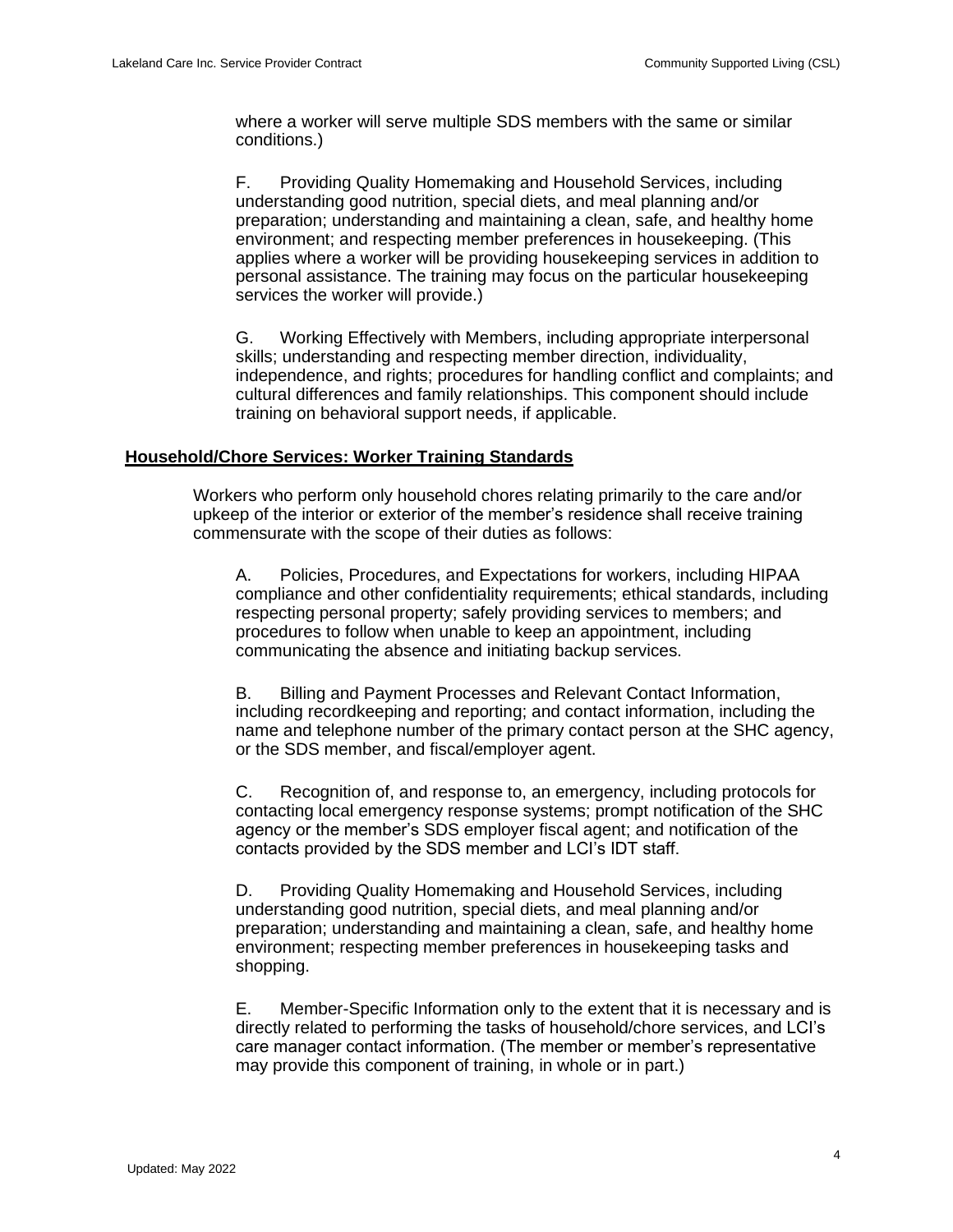**Note**: While all five areas (subsections A-E) of this section must be addressed in the training of household/chore services workers, the type and depth of information provided may not need to be as extensive as for personal assistance services.

#### **Exemption from or Waiver of Training**

- A. Exemption—Due to their own licensure or credentialing requirements, the following professions may be exempted by the responsible entity or entities from these training requirements: certified nursing assistant, licensed practical nurse, registered nurse, licensed physical or occupational therapist, or certified physical or occupational therapy assistant. When an exemption is granted, the responsible entity or entities must still ensure that a worker performing medically oriented tasks, such as tube feedings, wound care, or tracheotomy care is competent in performing these tasks with the specific member.
- B. Waiver—Some or all of the required training may be waived based on knowledge and skills attained through prior experience (e.g., as a personal care worker for a Medicaid-certified personal care agency). Responsibility for making, documenting, and maintaining documentation of such a waiver shall be based on the protocols in Section III.B. and VIII. When a waiver is granted, the responsible entity or entities must still ensure that a worker performing medically oriented tasks, such as tube feedings, wound care, or tracheotomy care is competent in performing these tasks with the specific member.

**Note**: Notwithstanding any exemption or waiver under subsections A or B of this section, such workers will likely need agency and member contact information, information on billing, payment, documentation, and any other relevant administrative requirements, protocols for emergencies and member-specific information.

C. Documentation—For workers exempted from some or all of the training requirements under subsections A or B of this section, the responsible entity (pursuant to Section III.B.) making the exemption or waiver decision shall maintain copies of credentials or other documentation of their existence, or a written rationale for waivers based on experience, signed and dated by that entity.

## **Completion and Documentation of Training**

- A. Timeframes
	- 1. Personal assistance services training shall be completed prior to providing personal assistance services.
	- 2. Household/chore services training shall be completed within two months of beginning employment.
- B. Responsibility for Creating and Maintaining Documentation
	- 1. For agency-based services, the SHC agency shall document the training and any exemptions or waivers, and maintain the documentation.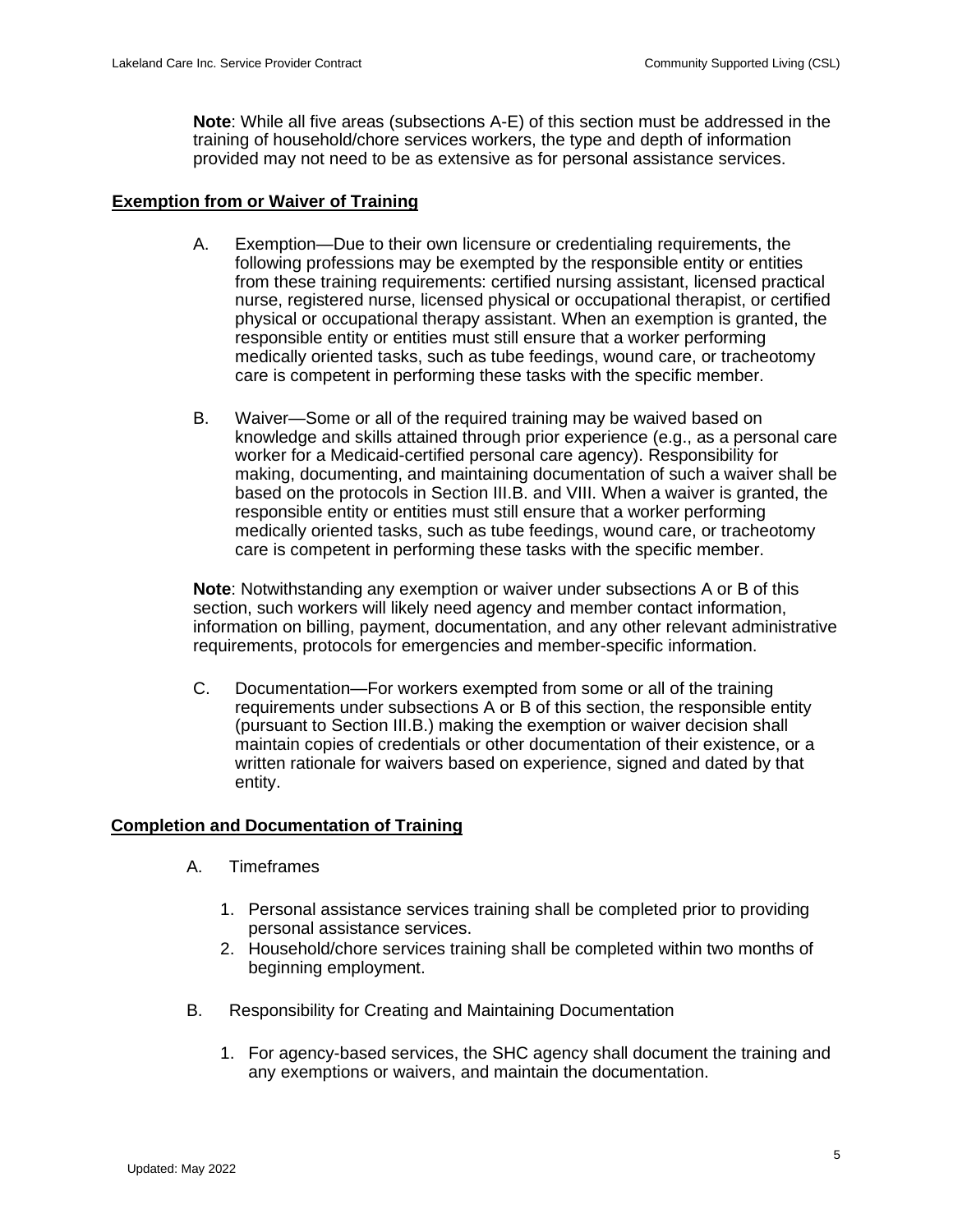- 2. For SDS members who are common-law employers:
	- a. Members who make training decisions shall document the training and any exemptions or waivers, and maintain the documentation with the assistance of the fiscal/employer agent if within the scope of its work.
	- b. If members do not make training decisions, the fiscal/employer agent if within the scope of its work shall document the training and any exemptions or waivers, and maintain the documentation.
- C. Content of Documentation
	- 1. Documentation shall list the training content, dates such training occurred, and, for exemptions and waivers, the credentials and/or rationale that are the basis for any training exemption or waiver.
	- 2. Documentation that training requirements have been met through provision of training and/or exemption or waiver shall be signed and dated by the entity or entities making those decisions.
- D. Additional Training
	- 1. The entity responsible for making and documenting training decisions shall ensure the worker completes appropriate additional training if the worker's job duties change and require additional knowledge and/or skills.

## **Staff to Member Ratio**

The provider agency shall maintain adequate staffing to meet the needs of members referred by Lakeland Care Inc (LCI) and accepted by the provider for service. Typically, services are provided at a 1:1 ratio of the provider staff to LCI member, unless otherwise determined by the LCI Interdisciplinary Team (IDT) staff based on member needs and long-term care outcomes.

When a member experiences a significant change in condition (increase/decrease), the provider will collaborate with the IDT staff and Provider Specialist (PS) by submitting a revised assessment to the PS. Requests and supporting documentation will be reviewed by the PS and the IDT staff to determine approval or denial prior to the provider implementing the change unless the change in service is required to meet an urgent health or safety need.

#### **Staffing Assignment and Turnover**

The provision of successful services is attributable in large part to the strength of the relationship between a member and the staff directly providing the service. Given this contributory factor, provider agrees to make every effort to match and retain direct care staff under this agreement in a manner that optimizes consistency.

In order to establish and preserve this relationship, providers must take specific precautions to establish and monitor these services. Providers must have a process in place for:

- 1. Members to provide feedback on their experience with the employees performing these tasks and respond when appropriate.
- 2. Written information indicating who within the organization to contact with concerns, or questions related to the provision of services or direct care staff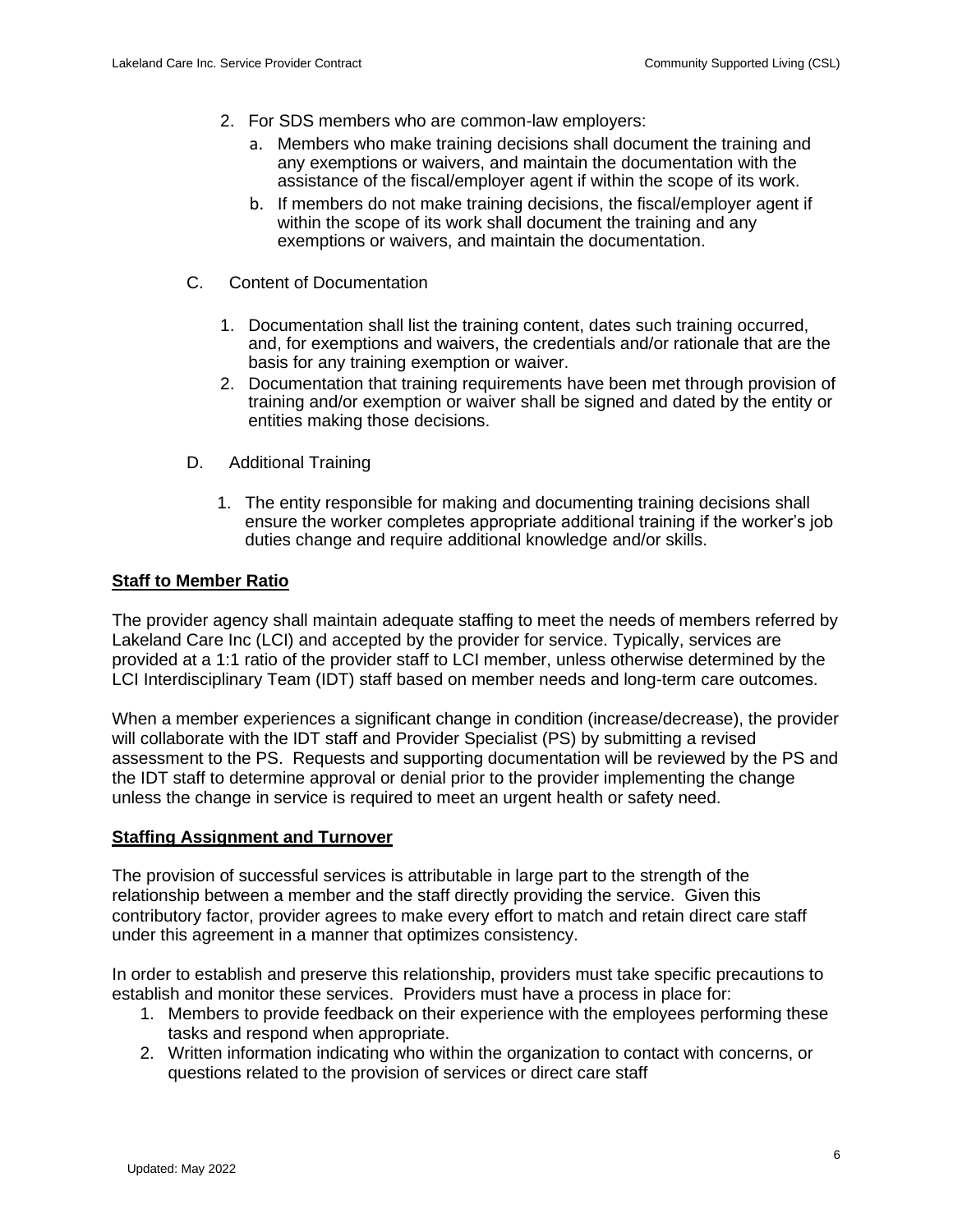3. Provider will forward documentation and/or feedback to the Interdisciplinary Team (IDT) staff to allow members to express concerns to individuals other than the individual who performs the task

Changes in staff assignments to specific members and within the organization are at the discretion of the provider. Provider agrees to take member requests for specific staff into consideration when assigning or reassigning staff to specific members and will notify the LCI IDT staff in their reporting of any changes to staff providing services.

## **Collaboration and Coordination of Care**

Through the use of the Resource Allocation Decision method (RAD), the LCI IDT staff shall assess the member's needs and outcomes to determine the amount of services to be authorized. The LCI IDT staff shall exchange pertinent information with the provider at the time the referral is made to assure all health and safety needs are provided during the services. This information exchange shall include the assessed needs and amount of authorized units as it relates to services.

All aspects of services shall be discussed between the LCI IDT staff, member or legal representative, and provider to ensure proper collaboration.

## **Agency Communication Responsibilities:**

Provider shall ensure a mechanism for recording and reporting to the IDT staff and other appropriate agencies incidents including:

- a. Changes in:
	- Condition (medical, behavioral, mental)
	- Medications, treatments, or MD order
	- Falls (with or without injury)
	- Urgent Care, Emergency Room or Hospitalization
	- Death: anticipated or unexpected
	- Any other circumstances warranting the completion of an agency incident or event report
	- Unplanned use of restrictive measure

#### b. Communication/Coordination regarding:

- Medical Equipment or Supplies
- Plan of Care development and reevaluation
- Transition difficulty, discharge planning
- Ongoing Care Management

Note: Staff will first follow their own established in-house protocol. Staff will then inform the IDT of *any member circumstance that would warrant family or physician notification* that includes, but is not limited to the above circumstances.

#### **Documentation**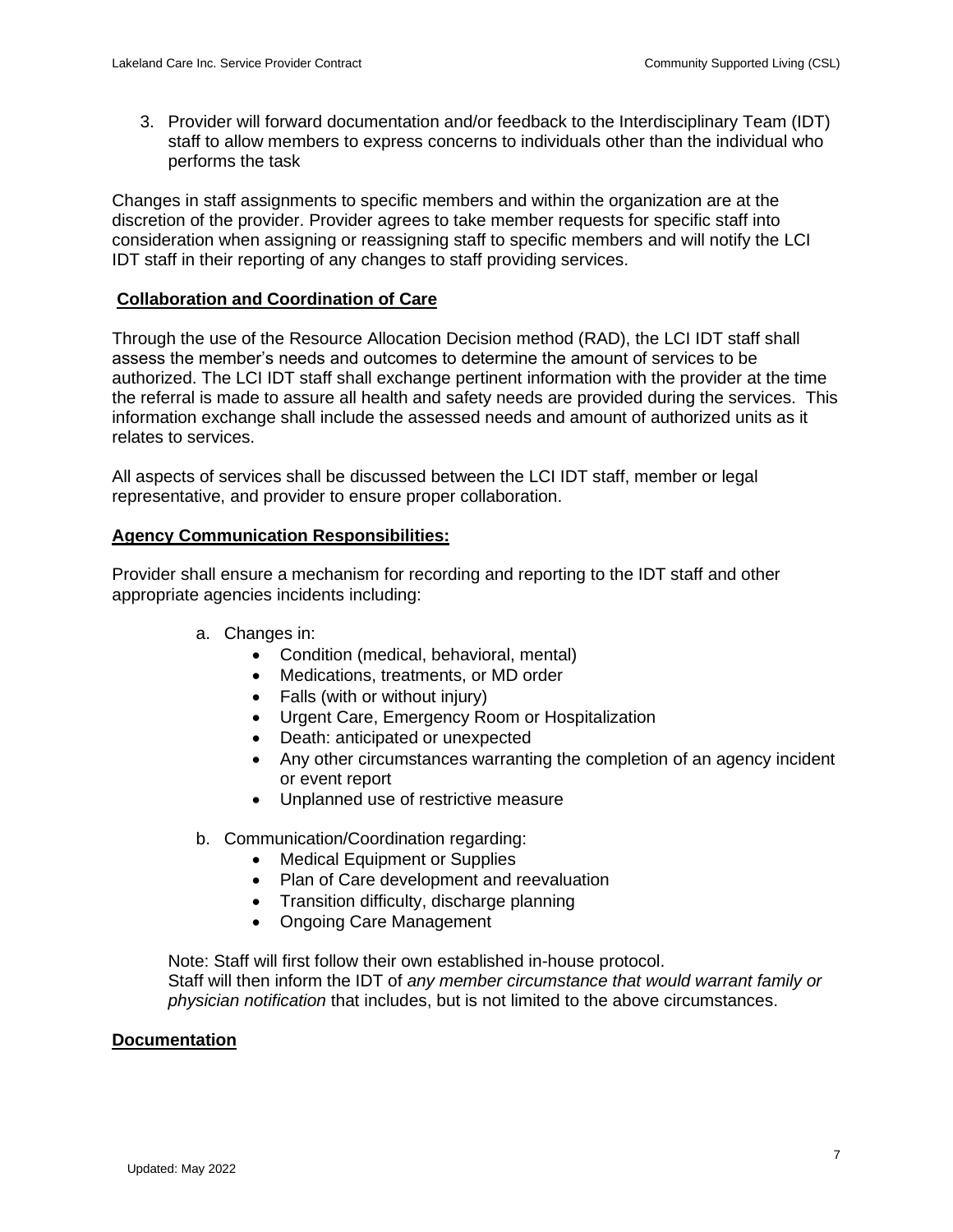Providers shall comply with documentation as required by this agreement; *and if applicable*, state licensure and certification requirements as expressed by ordinance, state and federal rules and regulations applicable to the services covered by this contract.

Each LCI member shall have a developed plan of care specific to their needs which address each area of service need being provided. A copy of this care plan shall be supplied to LCI IDT staff.

At any time, the IDT staff may request:

- A written report to enhance the coordination and/or quality of care; which includes:
	- o Changes in members' activities
	- o List of supportive tasks provided
	- o Ongoing concerns specific to the member
	- o Additional documentation of the services provided

## **Billable Units**

Provider rates for provision of services will incorporate all administrative and business functions related to the provision of service. Contracted rates include the provision of administrative functions necessary for services and are not billable beyond units provided to each authorized member.

Providers should reference the Rates and Service Codes chart of the agreement for contract units and rates.

Providers should use increments as listed in the rates and service codes chart to bill LCI up to the authorized number of units for the member. Providers can only bill for services rendered to the member. Provider will refund LCI the total amount of any/all units billed without services rendered to the LCI member.

Providers are required to provide for all identified care needs during the provision of services and are specifically prohibited from billing fraudulently for additional services during the provision of these services.

Family Care services administered by LCI are funded by state and federal tax dollars though the Medical Assistance program. As a publicly-funded system, LCI strives to maintain the integrity of the program by ensuring that all services are billed as authorized by LCI, and as rendered to members. LCI ensures this protection, by regularly conducting random reviews of claims submitted by its contracted providers. LCI reserves the right to request verification documentation from providers. This could include but is not limited to: providers' case notes, files, documentation and records.

## **Additional Considerations:**

- Services will be provided as identified and authorized by LCI IDT staff.
- Providers may not limit or deny any LCI member services due to dissatisfaction with their LCI contracted rate.
- LCI pre-authorizes all of its services. If provider bills for more units than authorized without prior authorization, these services may be denied.